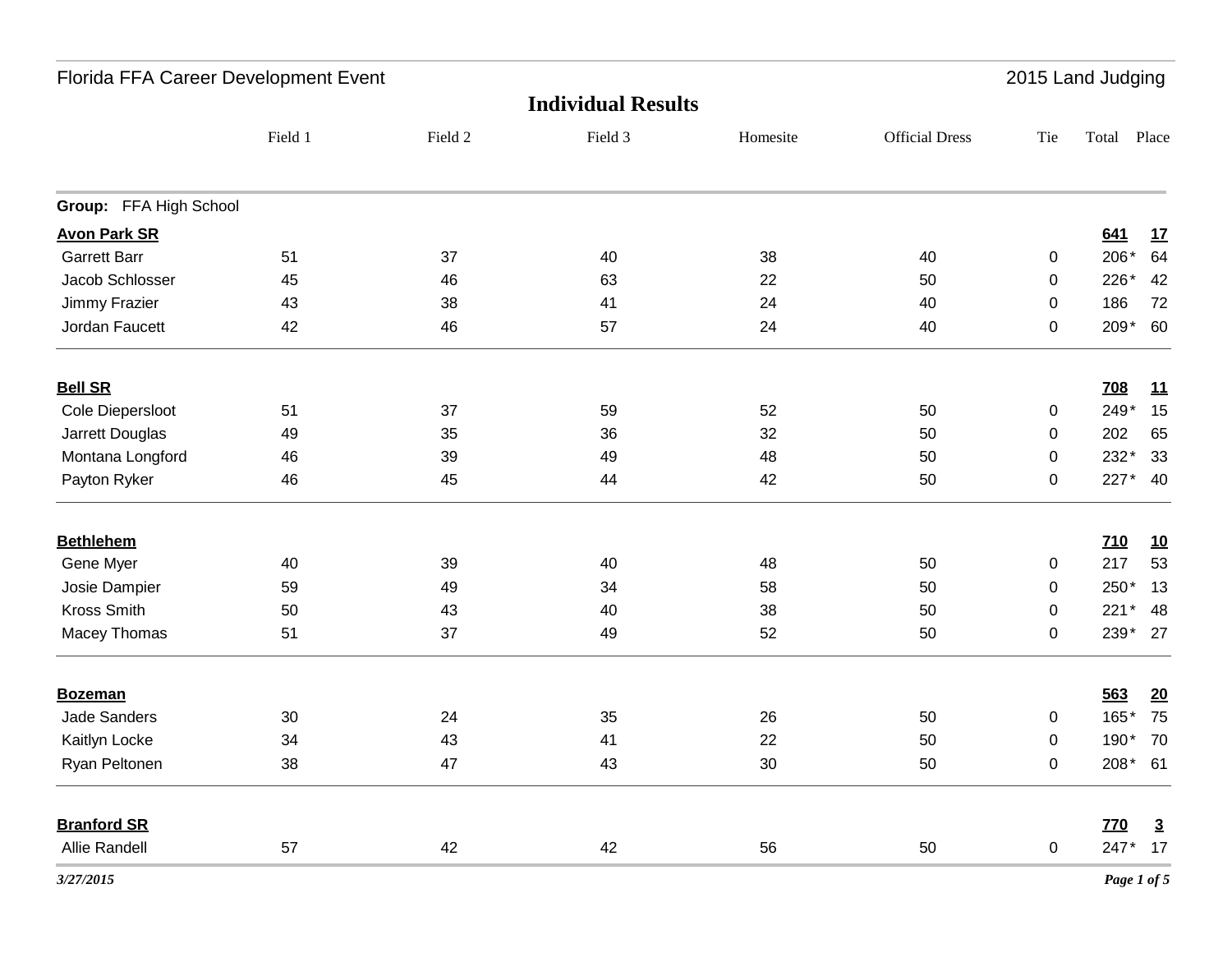| <b>Individual Results</b><br>Field 3<br><b>Official Dress</b><br>Field 1<br>Field 2<br>Tie<br>Total Place<br>Homesite<br>268*<br>Amelia Walbridge<br>36<br>66<br>56<br>60<br>50<br>$\mathbf 0$<br>$6\phantom{1}6$<br>27<br>16<br>165<br>Hunter Hill<br>29<br>43<br>50<br>$\mathbf 0$<br>74<br>Katie Lloyd<br>60<br>56<br>255*<br>11<br>44<br>45<br>50<br>0<br><b>Career Academies of Seminole</b><br>692<br>12<br>24<br>Andrew Frateschi<br>36<br>42<br>240*<br>56<br>56<br>50<br>$\pmb{0}$<br>Daniel Galbreath<br>52<br>42<br>34<br>50<br>223<br>47<br>45<br>$\mathbf 0$<br>Hannah Miller<br>38<br>38<br>42<br>224*<br>45<br>56<br>50<br>0<br>228*<br>Sam Brickey<br>47<br>40<br>50<br>38<br>41<br>50<br>$\mathbf 0$<br><b>Charlotte SR</b><br><b>738</b><br>$\overline{5}$<br>$9\,$<br>Kendall Gill<br>62<br>51<br>255*<br>48<br>44<br>50<br>$\pmb{0}$<br>Kylie Wise<br>239*<br>39<br>62<br>62<br>26<br>50<br>0<br>235<br>Rori Evan<br>42<br>56<br>48<br>30<br>39<br>50<br>0<br>$244*$<br>Savannah Gogswell<br>47<br>62<br>47<br>38<br>50<br>18<br>$\mathbf 0$<br><b>Clewiston</b><br><b>722</b><br>$\mathbf{Z}$<br>243*<br><b>Bradley Lytle</b><br>48<br>40<br>50<br>44<br>61<br>$\mathbf 0$<br>Jacob Rudd<br>219<br>40<br>44<br>41<br>44<br>50<br>49<br>0<br>Marielena Frene<br>45<br>229*<br>35<br>44<br>46<br>44<br>50<br>0<br>250*<br>Nick Pacheco<br>44<br>52<br>60<br>44<br>50<br>$\mathbf 0$<br><b>Cottondale SR</b><br>682<br><u>14</u><br><b>Breanna Sallas</b><br>207<br>62<br>31<br>39<br>43<br>50<br>44<br>$\mathbf 0$<br>Caleb Reed<br>59<br>56<br>$243*$<br>19<br>36<br>42<br>50<br>0<br>Laramie Pooser<br>36<br>38<br>212* 56<br>54<br>34<br>50<br>$\mathbf 0$ | Florida FFA Career Development Event |  |  |  |  |  | 2015 Land Judging |  |    |
|----------------------------------------------------------------------------------------------------------------------------------------------------------------------------------------------------------------------------------------------------------------------------------------------------------------------------------------------------------------------------------------------------------------------------------------------------------------------------------------------------------------------------------------------------------------------------------------------------------------------------------------------------------------------------------------------------------------------------------------------------------------------------------------------------------------------------------------------------------------------------------------------------------------------------------------------------------------------------------------------------------------------------------------------------------------------------------------------------------------------------------------------------------------------------------------------------------------------------------------------------------------------------------------------------------------------------------------------------------------------------------------------------------------------------------------------------------------------------------------------------------------------------------------------------------------------------------------------------------------------------------------------------------------------------------|--------------------------------------|--|--|--|--|--|-------------------|--|----|
|                                                                                                                                                                                                                                                                                                                                                                                                                                                                                                                                                                                                                                                                                                                                                                                                                                                                                                                                                                                                                                                                                                                                                                                                                                                                                                                                                                                                                                                                                                                                                                                                                                                                                  |                                      |  |  |  |  |  |                   |  |    |
|                                                                                                                                                                                                                                                                                                                                                                                                                                                                                                                                                                                                                                                                                                                                                                                                                                                                                                                                                                                                                                                                                                                                                                                                                                                                                                                                                                                                                                                                                                                                                                                                                                                                                  |                                      |  |  |  |  |  |                   |  |    |
|                                                                                                                                                                                                                                                                                                                                                                                                                                                                                                                                                                                                                                                                                                                                                                                                                                                                                                                                                                                                                                                                                                                                                                                                                                                                                                                                                                                                                                                                                                                                                                                                                                                                                  |                                      |  |  |  |  |  |                   |  |    |
|                                                                                                                                                                                                                                                                                                                                                                                                                                                                                                                                                                                                                                                                                                                                                                                                                                                                                                                                                                                                                                                                                                                                                                                                                                                                                                                                                                                                                                                                                                                                                                                                                                                                                  |                                      |  |  |  |  |  |                   |  |    |
|                                                                                                                                                                                                                                                                                                                                                                                                                                                                                                                                                                                                                                                                                                                                                                                                                                                                                                                                                                                                                                                                                                                                                                                                                                                                                                                                                                                                                                                                                                                                                                                                                                                                                  |                                      |  |  |  |  |  |                   |  |    |
|                                                                                                                                                                                                                                                                                                                                                                                                                                                                                                                                                                                                                                                                                                                                                                                                                                                                                                                                                                                                                                                                                                                                                                                                                                                                                                                                                                                                                                                                                                                                                                                                                                                                                  |                                      |  |  |  |  |  |                   |  |    |
|                                                                                                                                                                                                                                                                                                                                                                                                                                                                                                                                                                                                                                                                                                                                                                                                                                                                                                                                                                                                                                                                                                                                                                                                                                                                                                                                                                                                                                                                                                                                                                                                                                                                                  |                                      |  |  |  |  |  |                   |  |    |
|                                                                                                                                                                                                                                                                                                                                                                                                                                                                                                                                                                                                                                                                                                                                                                                                                                                                                                                                                                                                                                                                                                                                                                                                                                                                                                                                                                                                                                                                                                                                                                                                                                                                                  |                                      |  |  |  |  |  |                   |  |    |
|                                                                                                                                                                                                                                                                                                                                                                                                                                                                                                                                                                                                                                                                                                                                                                                                                                                                                                                                                                                                                                                                                                                                                                                                                                                                                                                                                                                                                                                                                                                                                                                                                                                                                  |                                      |  |  |  |  |  |                   |  |    |
|                                                                                                                                                                                                                                                                                                                                                                                                                                                                                                                                                                                                                                                                                                                                                                                                                                                                                                                                                                                                                                                                                                                                                                                                                                                                                                                                                                                                                                                                                                                                                                                                                                                                                  |                                      |  |  |  |  |  |                   |  |    |
|                                                                                                                                                                                                                                                                                                                                                                                                                                                                                                                                                                                                                                                                                                                                                                                                                                                                                                                                                                                                                                                                                                                                                                                                                                                                                                                                                                                                                                                                                                                                                                                                                                                                                  |                                      |  |  |  |  |  |                   |  |    |
|                                                                                                                                                                                                                                                                                                                                                                                                                                                                                                                                                                                                                                                                                                                                                                                                                                                                                                                                                                                                                                                                                                                                                                                                                                                                                                                                                                                                                                                                                                                                                                                                                                                                                  |                                      |  |  |  |  |  |                   |  |    |
|                                                                                                                                                                                                                                                                                                                                                                                                                                                                                                                                                                                                                                                                                                                                                                                                                                                                                                                                                                                                                                                                                                                                                                                                                                                                                                                                                                                                                                                                                                                                                                                                                                                                                  |                                      |  |  |  |  |  |                   |  | 25 |
|                                                                                                                                                                                                                                                                                                                                                                                                                                                                                                                                                                                                                                                                                                                                                                                                                                                                                                                                                                                                                                                                                                                                                                                                                                                                                                                                                                                                                                                                                                                                                                                                                                                                                  |                                      |  |  |  |  |  |                   |  |    |
|                                                                                                                                                                                                                                                                                                                                                                                                                                                                                                                                                                                                                                                                                                                                                                                                                                                                                                                                                                                                                                                                                                                                                                                                                                                                                                                                                                                                                                                                                                                                                                                                                                                                                  |                                      |  |  |  |  |  |                   |  |    |
|                                                                                                                                                                                                                                                                                                                                                                                                                                                                                                                                                                                                                                                                                                                                                                                                                                                                                                                                                                                                                                                                                                                                                                                                                                                                                                                                                                                                                                                                                                                                                                                                                                                                                  |                                      |  |  |  |  |  |                   |  |    |
|                                                                                                                                                                                                                                                                                                                                                                                                                                                                                                                                                                                                                                                                                                                                                                                                                                                                                                                                                                                                                                                                                                                                                                                                                                                                                                                                                                                                                                                                                                                                                                                                                                                                                  |                                      |  |  |  |  |  |                   |  | 20 |
|                                                                                                                                                                                                                                                                                                                                                                                                                                                                                                                                                                                                                                                                                                                                                                                                                                                                                                                                                                                                                                                                                                                                                                                                                                                                                                                                                                                                                                                                                                                                                                                                                                                                                  |                                      |  |  |  |  |  |                   |  |    |
|                                                                                                                                                                                                                                                                                                                                                                                                                                                                                                                                                                                                                                                                                                                                                                                                                                                                                                                                                                                                                                                                                                                                                                                                                                                                                                                                                                                                                                                                                                                                                                                                                                                                                  |                                      |  |  |  |  |  |                   |  |    |
|                                                                                                                                                                                                                                                                                                                                                                                                                                                                                                                                                                                                                                                                                                                                                                                                                                                                                                                                                                                                                                                                                                                                                                                                                                                                                                                                                                                                                                                                                                                                                                                                                                                                                  |                                      |  |  |  |  |  |                   |  | 12 |
|                                                                                                                                                                                                                                                                                                                                                                                                                                                                                                                                                                                                                                                                                                                                                                                                                                                                                                                                                                                                                                                                                                                                                                                                                                                                                                                                                                                                                                                                                                                                                                                                                                                                                  |                                      |  |  |  |  |  |                   |  |    |
|                                                                                                                                                                                                                                                                                                                                                                                                                                                                                                                                                                                                                                                                                                                                                                                                                                                                                                                                                                                                                                                                                                                                                                                                                                                                                                                                                                                                                                                                                                                                                                                                                                                                                  |                                      |  |  |  |  |  |                   |  |    |
|                                                                                                                                                                                                                                                                                                                                                                                                                                                                                                                                                                                                                                                                                                                                                                                                                                                                                                                                                                                                                                                                                                                                                                                                                                                                                                                                                                                                                                                                                                                                                                                                                                                                                  |                                      |  |  |  |  |  |                   |  |    |
|                                                                                                                                                                                                                                                                                                                                                                                                                                                                                                                                                                                                                                                                                                                                                                                                                                                                                                                                                                                                                                                                                                                                                                                                                                                                                                                                                                                                                                                                                                                                                                                                                                                                                  |                                      |  |  |  |  |  |                   |  |    |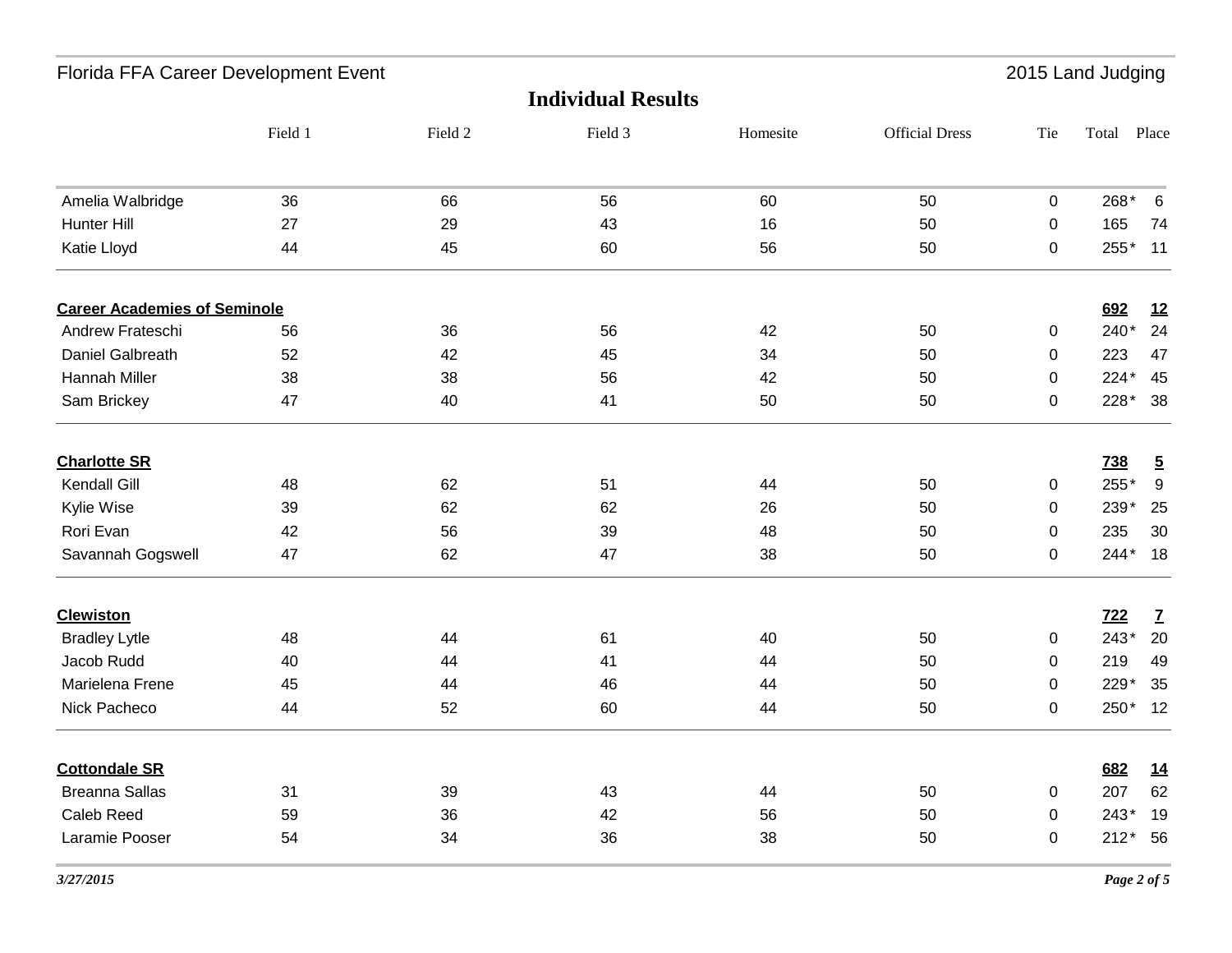| Florida FFA Career Development Event<br>2015 Land Judging |         |         |         |          |                       |             |             |                         |
|-----------------------------------------------------------|---------|---------|---------|----------|-----------------------|-------------|-------------|-------------------------|
| <b>Individual Results</b>                                 |         |         |         |          |                       |             |             |                         |
|                                                           | Field 1 | Field 2 | Field 3 | Homesite | <b>Official Dress</b> | Tie         | Total Place |                         |
| <b>Tyler Sallas</b>                                       | 58      | 50      | 33      | 36       | 50                    | $\mathbf 0$ | 227* 39     |                         |
| <b>Fort White SR</b>                                      |         |         |         |          |                       |             | <b>782</b>  | $\overline{2}$          |
| Kevin McMahon                                             | 63      | 49      | 63      | 48       | 50                    | $\pmb{0}$   | 273*        | $\overline{4}$          |
| <b>Taylor Gebo</b>                                        | 38      | 31      | 35      | 42       | 50                    | $\mathbf 0$ | 196         | 67                      |
| Tessa Coe                                                 | 57      | 46      | 40      | 48       | 50                    | $\Omega$    | $241*$      | 22                      |
| Wyatt Kesead                                              | 55      | 51      | 60      | 52       | 50                    | 0           | 268*        | $-5$                    |
| <b>Frank H. Peterson</b>                                  |         |         |         |          |                       |             | 571         | <u>19</u>               |
| James Perry                                               | 28      | 34      | 37      | 10       | 50                    | $\pmb{0}$   | 159         | 76                      |
| Kaytee Wolfe                                              | 28      | 37      | 48      | 28       | 50                    | $\mathbf 0$ | $191*$      | 69                      |
| Paige Smith                                               | 29      | 33      | 55      | 20       | 50                    | $\mathbf 0$ | 187*        | 71                      |
| <b>Waylon Young</b>                                       | 45      | 38      | 52      | $\bf 8$  | 50                    | $\mathbf 0$ | 193* 68     |                         |
| <u>Jay</u>                                                |         |         |         |          |                       |             | 714         | 9                       |
| Colby Odom                                                | 41      | 36      | 36      | 54       | 50                    | $\mathbf 0$ | 217         | 52                      |
| Makenzie                                                  | 52      | 38      | 32      | 60       | 50                    | $\mathsf 0$ | 232*        | 32                      |
| Olivia Moore                                              | 42      | 37      | 34      | 60       | 50                    | $\mathbf 0$ | 223*        | 46                      |
| <b>Satchel Starling</b>                                   | 48      | 43      | 68      | 50       | 50                    | 0           | 259*        | $\overline{7}$          |
| <b>Kathleen SR</b>                                        |         |         |         |          |                       |             | 814         | $\mathbf{1}$            |
| Alex Yelvington                                           | 60      | 65      | 57      | 56       | 50                    | $\pmb{0}$   | 288*        | $\overline{\mathbf{1}}$ |
| Canyon Albright                                           | 60      | 49      | 62      | 26       | 50                    | $\mathbf 0$ | 247*        | 16                      |
| <b>Emmet Lee</b>                                          | 63      | 62      | 46      | 58       | 50                    | $\mathbf 0$ | 279*        | $\mathbf{3}$            |
| Jacob Yelvington                                          | 57      | 45      | 36      | 50       | 50                    | $\mathbf 0$ | 238         | 28                      |
|                                                           |         |         |         |          |                       |             |             |                         |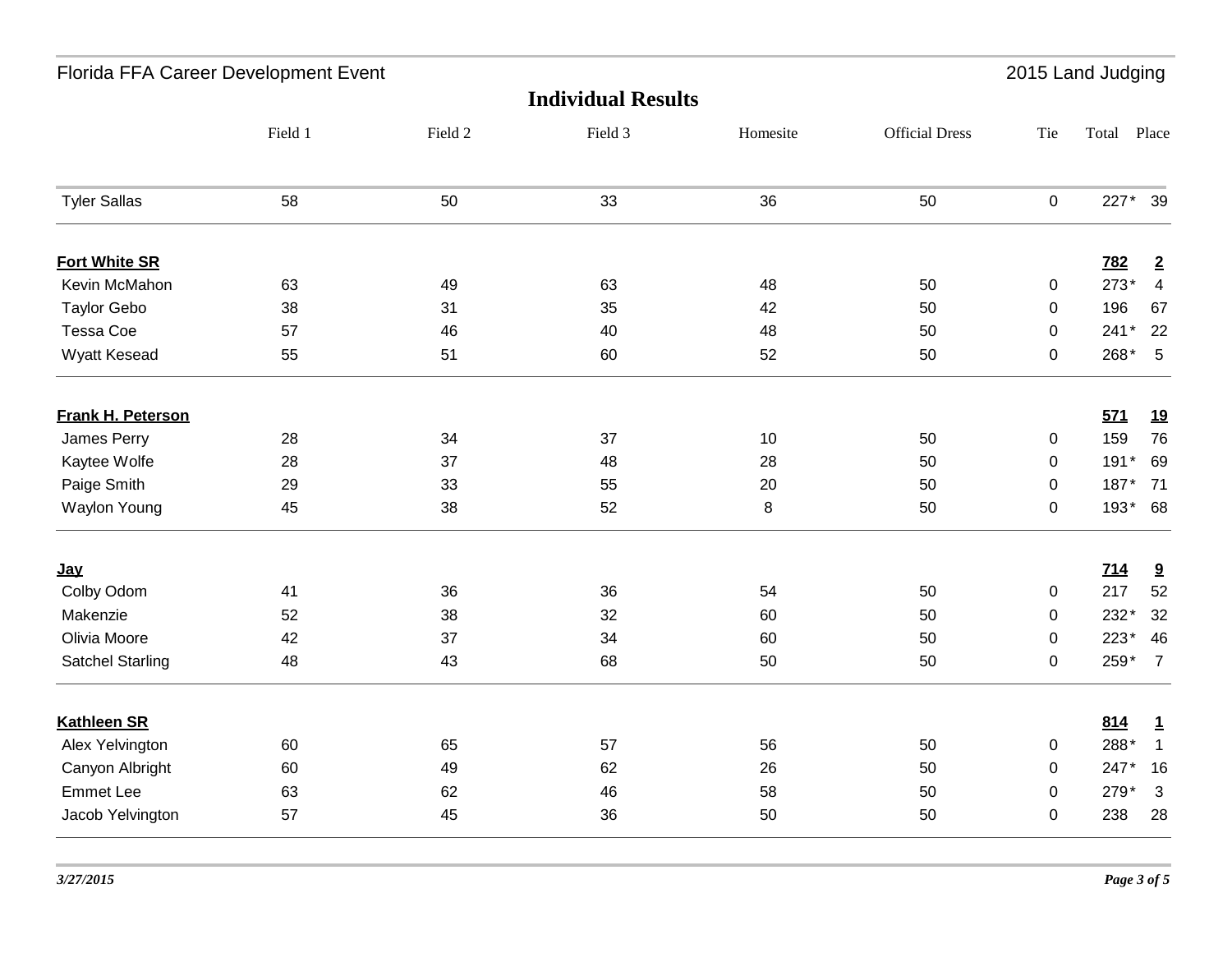| Florida FFA Career Development Event |         |         |         |          |                       | 2015 Land Judging |             |                 |
|--------------------------------------|---------|---------|---------|----------|-----------------------|-------------------|-------------|-----------------|
| <b>Individual Results</b>            |         |         |         |          |                       |                   |             |                 |
|                                      | Field 1 | Field 2 | Field 3 | Homesite | <b>Official Dress</b> | Tie               | Total       | Place           |
| <b>Lake Minneola</b>                 |         |         |         |          |                       |                   | <b>725</b>  | $\underline{6}$ |
| Amanda Rines                         | 42      | 44      | 45      | 48       | 50                    | $\pmb{0}$         | 229*        | 36              |
| <b>Emily Fuhrer</b>                  | 44      | 39      | 50      | 56       | 50                    | 0                 | 239*        | 26              |
| <b>Ruley Hollerand</b>               | 54      | 61      | 42      | 50       | 50                    | $\mathbf 0$       | 257*        | 8               |
| <b>Taylor Lockett</b>                | 44      | 43      | 41      | 34       | 50                    | 0                 | 212         | 57              |
| <b>Lecanto SR</b>                    |         |         |         |          |                       |                   | 685         | <u>13</u>       |
| <b>Brittany Swain</b>                | 54      | 39      | 56      | 26       | 50                    | 0                 | 225*        | 44              |
| Casey Mayes                          | 44      | 46      | 41      | 38       | 50                    | 0                 | $219*$      | 50              |
| <b>Chalise Brown</b>                 | 54      | 44      | 57      | 36       | 50                    | 0                 | 241*        | 23              |
| Jason Lee                            | 45      | 36      | 57      | 28       | 50                    | 0                 | 216         | 55              |
| <b>Madison County</b>                |         |         |         |          |                       |                   | 660         | <u>16</u>       |
| Eli Carl                             | 37      | 42      | 59      | 38       | 50                    | $\mathbf 0$       | 226*        | 41              |
| Roxie Whitman                        | 41      | 45      | 35      | 30       | 50                    | 0                 | $201*$      | 66              |
| <b>Terron Harry</b>                  | 20      | 24      | 35      | 28       | 50                    | $\pmb{0}$         | 157         | 77              |
| <b>William Terry</b>                 | 49      | 54      | 46      | 34       | 50                    | $\mathbf 0$       | 233*        | 31              |
| <b>Orlando Colonial</b>              |         |         |         |          |                       |                   | 678         | <u>15</u>       |
| Anastasia Sturgis                    | 52      | 43      | 37      | 34       | 50                    | 0                 | $216*$      | 54              |
| <b>Brandon Comiter</b>               | 63      | 57      | 41      | 44       | 50                    | 0                 | 255*        | 10              |
| Emma Niven                           | 47      | 42      | 38      | 30       | 50                    | 0                 | 207*        | 63              |
| Nathan Taylor                        | $27\,$  | 27      | 29      | $20\,$   | 50                    | 0                 | 153         | 78              |
| <b>South Sumter SR</b>               |         |         |         |          |                       |                   | 641         | <u>18</u>       |
| Cheyenne Geer                        | 49      | 40      | 45      | 28       | 50                    | 0                 | 212* 58     |                 |
| 3/27/2015                            |         |         |         |          |                       |                   | Page 4 of 5 |                 |